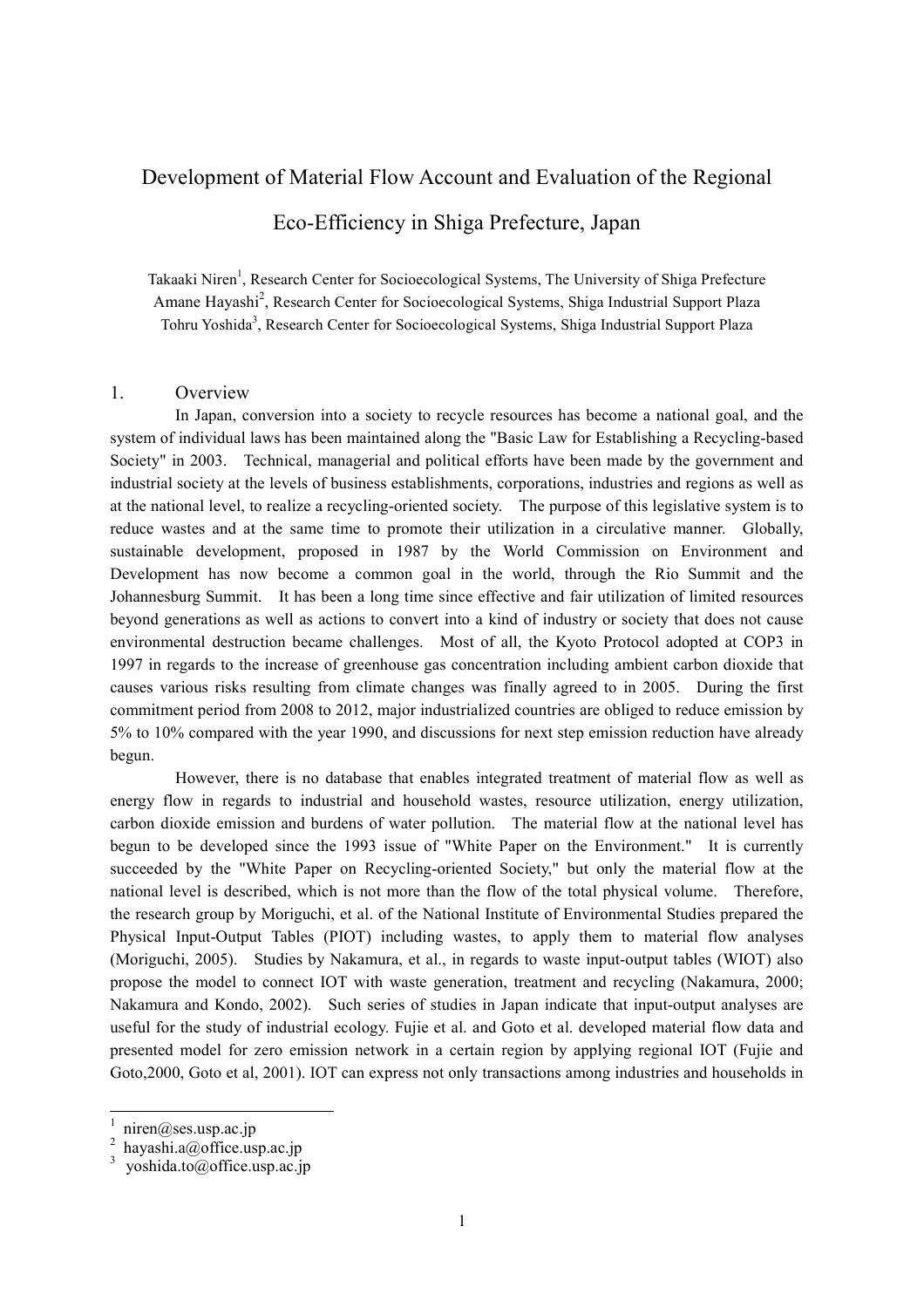terms of quantity of money but also in the physical volume, providing not only a framework to express the flow of resources, energy and wastes among industries and households but also a framework to analyze them in an integrated manner (Duchin 1992; Suh and Kagawa, 2005).

In Europe, preparation of PIOT has progressed since 1990 by incorporating utilization of resources and energy, waste generation, and the emission volume of environmental burden into IOT. In countries such as Holland, Denmark, Germany and Finland, PIOT were prepared for 1990 and 1995. In the most detailed table for 1995 in Germany, PIOT were developed for substances, energy and water in regards to 60 industrial sectors (Hoekstra and Bergh, J., 2006). Additionally, Applications of PIOT to regional sustainability analysis and its comparison have been developed in Europe (Wiedman et al., 2006).

In this study, POIT were prepared based on IOT for 1995 and 2000 in Shiga Prefecture in order to conduct the analysis of industrial ecology pertinent to the actual condition of Shiga Prefecture, and at the same time the industrial ecology was analyzed by using PIOT.

The paper is structured as follows:

In the following section, the framework of PIOT in Shiga Prefecture is presented. We show the data developed and make brief examination. Section 3 explains the preparation of physical input-output table of Shiga prefecture in Japan. Section 4 discusses the factors that influenced the structural changes in industries in Shiga Prefecture 1995-2000. Finally, conclusion remarks and future tasks are described in Section 5.

## 2. Framework of Physical Input-Output Table

#### 2.1 Framework of IOT for environmental analyses

To prepare PIOT corresponding to MIOT that covers both economic and environmental territories, the vast amount of data, which has not been organized in the past, has to be processed. It is necessary to review the framework from the viewpoint of data availability. We also need to consider the framework from the viewpoint of how to utilize it. The starting point of this study was database development to evaluate industrial technologies that have less environmental loads in Shiga Prefecture. Reduction of environmental burdens by industries is an area targeted by industrial ecology, and dematerialization of industries and economy is a common issue. Although there are various aspects of dematerialization, the purpose of this study is to develop a database to evaluate it. One method of dematerialization is to reduce resources injected into industries, in order to conduct production activities with fewer resources. In this case, development of a framework that enables evaluation of productivity of resources by industries becomes a challenge. Another method is to reduce residuals discharged from industries, in order to recycle residuals from one industry to be used as resources for another industry. This promotes recycling. Since recycling requires additional input of resources and energy, it is not worthwhile to evaluate the high recycling rate only. It is necessary to provide a framework that enables comparison and estimation between reduction of environmental loads by additional input of resources and energy and by recycling. In addition, incineration is conducted in order to reduce the volume of residuals discharged from industries so that wastes ultimately disposed into the environment can be reduced. This cannot be evaluated either simply because of the reduction of final disposal amount, since incineration reduces the disposal volume of solid wastes but increases the emission volume of carbon dioxide. A framework that compares loss and profit for recycling is necessary here as well. Finally, changes in consumption structure as well as in lifestyle change the structure and amount of necessary commodities and services. This requires a framework that enables analysis on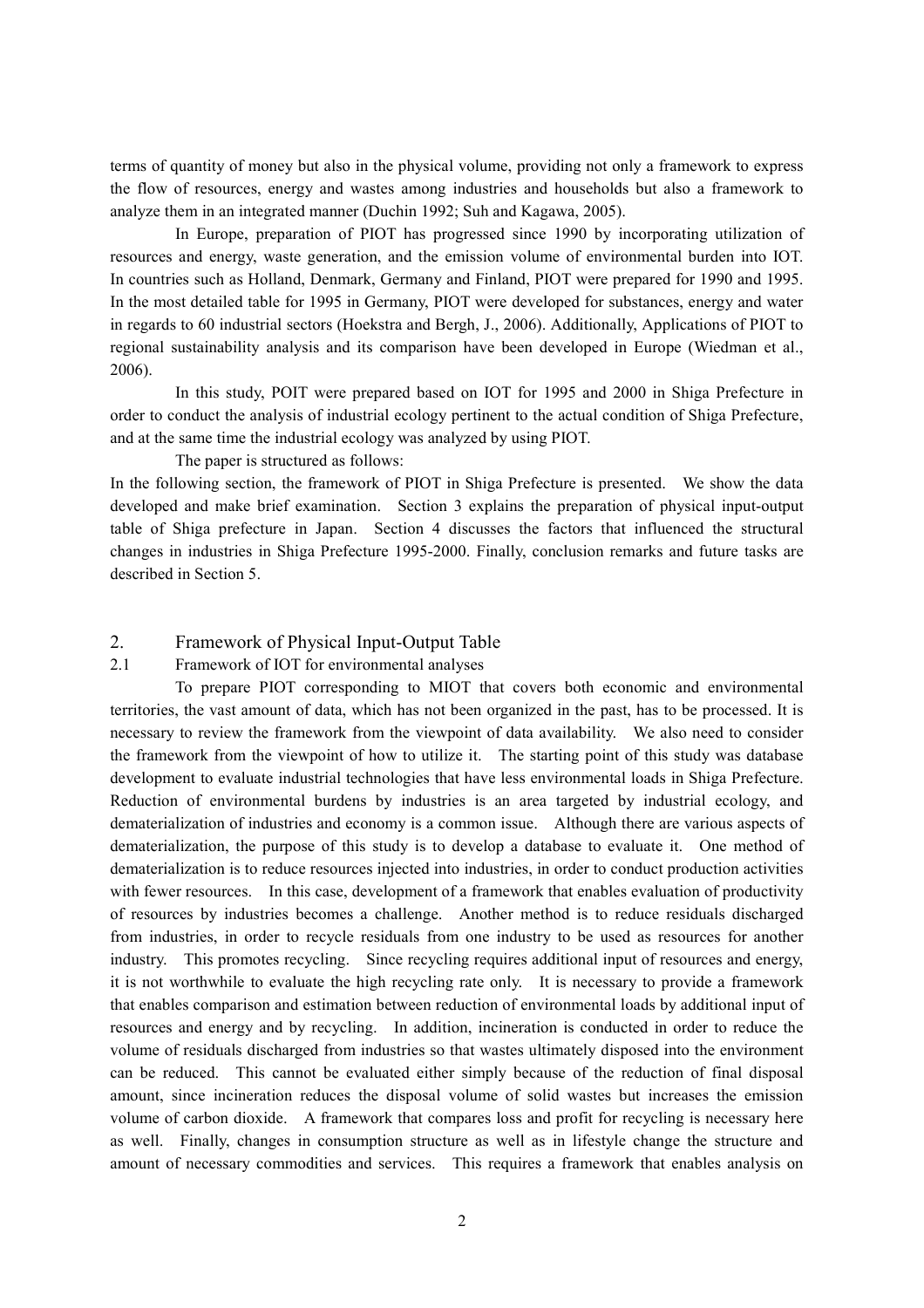how the change in final demand structure influences production, input of resources and discharge of residuals.

In order to conduct analyses in regards to the above industrial ecology on the premise of constraints of available data,

- 1) Not only industrial sectors covered by MIOT but also sectors disposing residuals such as the industrial waste treatment sector, general waste treatment sector, and sewer system sector were also established. In regards to treatment sectors, since the input for treatment is different depending on treatment methods, sectors were established in accordance with treatment methods.
- 2) The matrices and vectors that have both physical and money include intermediate input matrix  $X_{ii}$ , final demand vector  $X^F$ , by-product input matrix  $Y_{mj}$  and output matrix  $U_{mj}$ . Other matrices and vectors as well as scalar quantity are indicated in physical term only.
- 3) Intermediate treatment for residuals is slightly complicated.

The intermediate treatment sector brings to the treatment sector the industrial waste in matrix  $W_{li}$  (the type *l* industrial wastes from the sector *j*) and the municipal waste with vector  $W^{F}_{l}$  discharged from the final demand sector, are brought into the intermediate treatment sectors. These treated wastes, indicated in  $T_{lk}$  (the type l wastes are disposed at the treatment sector k), are converted into recycled



Figure 1. Structure of Environmental Input-Output Table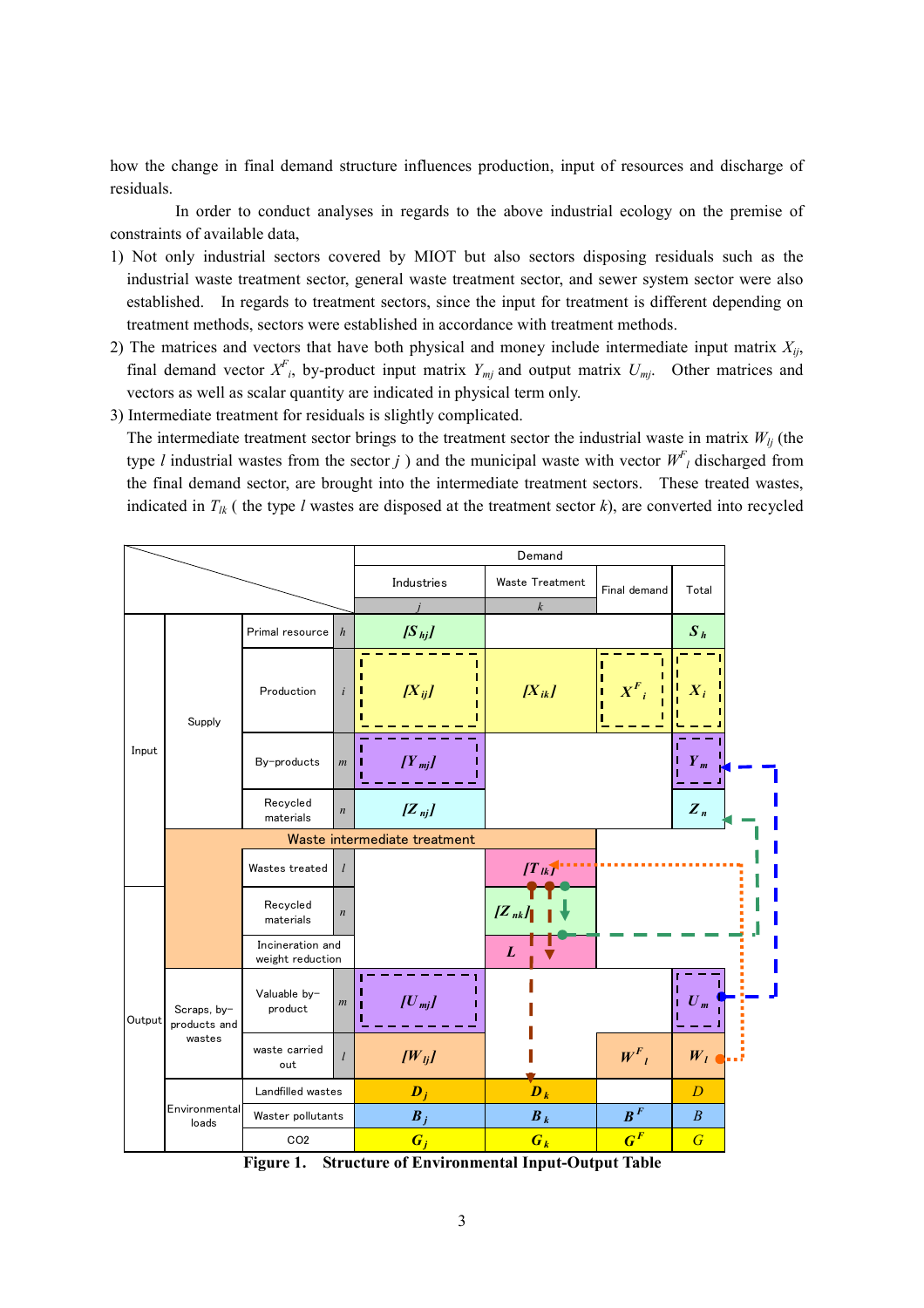commodities in matrix  $Z_n$  (the type *n* recycled commodities), the reduction of waste volume L and the final disposal volume in matrix  $D_k$  (the disposal volume generated due to treatment of the type k). The recycled commodities  $Z_n$  are input into industrial sectors, which are shown as matrix  $Z_{ni}$  (type n recycled commodities to the sector j).

- 4) Extraction of resources from the environment is in matrix  $S_{hi}$  (the type h natural resources are injected into the sector  $j$ ), and it is assumed that resource extraction from the environment does not exist in the final demand sector. In reality, direct resource utilization exists such as fishing, but we did not take it into account since the size is negligibly small.
- 5) The scale of impact on the environment cased by residual discharge to environment from the economy was evaluated in accordance with the final disposal of solid waste  $D$ , water pollutant  $B$ (indicated with nitrogen, phosphorus and COD/BOD index), and carbon dioxide emission amounts into the air G.
- 3. Preparation of industrial input-output tables for environmental analyses
- 3.1. Structure of material flow database

In this study, material throughput was projected for each industrial sector based on IOT in Shiga Prefecture, and at the same time, the waste treatment sector was established as an independent sector, separate from industrial sectors. In industrial sectors, raw materials with positive economic value were input to produce products with positive economic value and wastes with negative economic value, while the waste treatment sector produces recycled materials with positive economic value and discharges wastes with negative value into the environment, using products with positive value (such as energy and chemicals) and wastes with negative value from industrial sectors. The difference between industrial sectors and the waste treatment sector is that the latter takes wastes with negative value as input.

In reality, material flow with no positive value is not treated adequately in the economic statistics, while raw materials and products with positive value are the main target of data collection. However, the material flow in the present industrial society cannot always be understood by covering industrial sectors only, and the waste treatment sector also influences significantly to the material flow. For reference, the waste treatment volume handled by the waste treatment sector in Shiga Prefecture is approximately 33% of the volume discharged.

Secondly, IOT is the most related to the material flow between industrial sectors. It covers the flow of raw materials and products based on money. It has been regularly prepared nationally, by prefectures and by major cities. Therefore, in order to analyze environmental burdens from industries, data availability in analysis will increase dramatically by developing data in a way that linkage with IOT is possible.

The data of industrial sectors are estimated using "minor consolidated sector classification" in which there are 186 industrial sectors in 1995 and 188 sectors in 2000.

 The waste treatment sectors are comprised of sectors where sewer system and waste treatment businesses are divided in accordance with treatment methods in Shiga prefecture.

#### 3.2. Preparation of physical input-output tables

The following steps were taken as a method to project regional material flow (Figure 2). The database prepared at this point is a table with physical volume corresponding to monetary IOT made by Shiga prefecture statistical administration. The method to prepare a table with physical volume is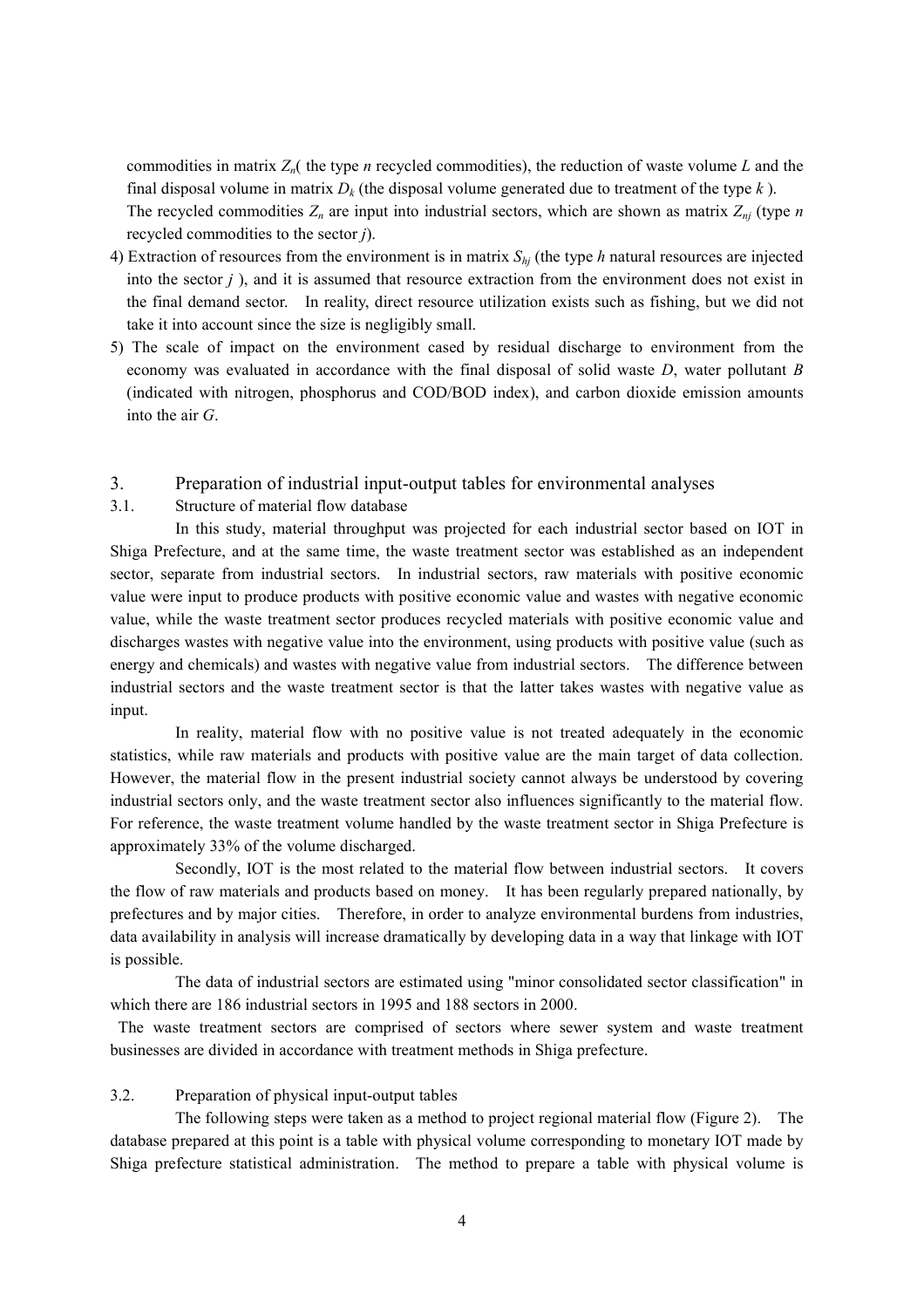explained as follows, using the 1995 IOT for Shiga Prefecture.

## 3.3. Output/Input table for scraps and by-products

In national IOT in Japan, the output and input of scrap and by-products traded with economic value is recorded in currency in the attached "Table on Scrap and By-Products" that makes it possible to distinguish the flow of scrap and by-products.

However, IOT in Shiga Prefecture does not have a table on scrap and by-products as in national IOT, So except for iron scraps and nonferrous metal scraps, scraps and by-products value are usually in competitive commodities row ( equivalent to "paper and pulp in the case of scrap paper for example). For the database in this study, we extracted output and input value (monetary) for scraps and by-products from IOT and converted them into physical value.

## 3.4 Preparation of waste database

In accordance with surveys on industrial waste in Shiga Prefecture (conducted every 4-5 years) and with research on industrial waste treatment (conducted every year), the physical volume of valuables, generation of waste, discharged waste, self-treated waste in industries, recycled waste, consigned waste and final disposal for 1995 are projected and integrated in accordance with minor consolidated sector classification.

This data enables analyses that were not possible in the past, by dividing it into classification of IOT sectors. For example, comparison between the generation volume and commodity production volume by industry and by waste type enables inspection of productivity of resources.

## 3.5 Preparation of water pollutants database  $[P_i]$

We are provided with data on water pollutant discharge from business establishments, which prefectural government has collected and used as the supporting data for preparing Plan for Conservation of Lake Water Quality. The data of business enterprises targeted in 1995 is split into minor consolidated sector classification of IOT and added up by sector. The water pollutant emission unit by sector is obtained by dividing these sectoral pollutant loads data with value of sectoral production in the same year.

## 3.6 CO<sub>2</sub> database  $[G_i]$

At present, a CO2 database for each sector in minor consolidated sector classification of IOT covered cannot be developed from the data maintained by Shiga Prefecture as well as from generally available materials. At the present stage, the emission unit (t-C/million Yen) prepared by the National Institute for Environmental Studies is utilized in this study as a temporary value.

## 3.7 Database for intermediate waste treatment sector  $[T_{ki}]$

treatment stations, treatment equipment manufacturers, etc.

Activities by the intermediate treatment sector also consume commodities and energy. In the minor consolidated sector classification of IOT Shiga Prefecture, industrial waste and general waste treatments are integrated in the "waste treatment" sector. They were separated in this study, and the industrial waste treatment sector was also divided into representative treatment methods (ex. incineration, more than 30 sectors) operated in relevant year in Shiga Prefecture. The waste volume consigned by each treatment sector is also projected based on questionnaires on the processors, the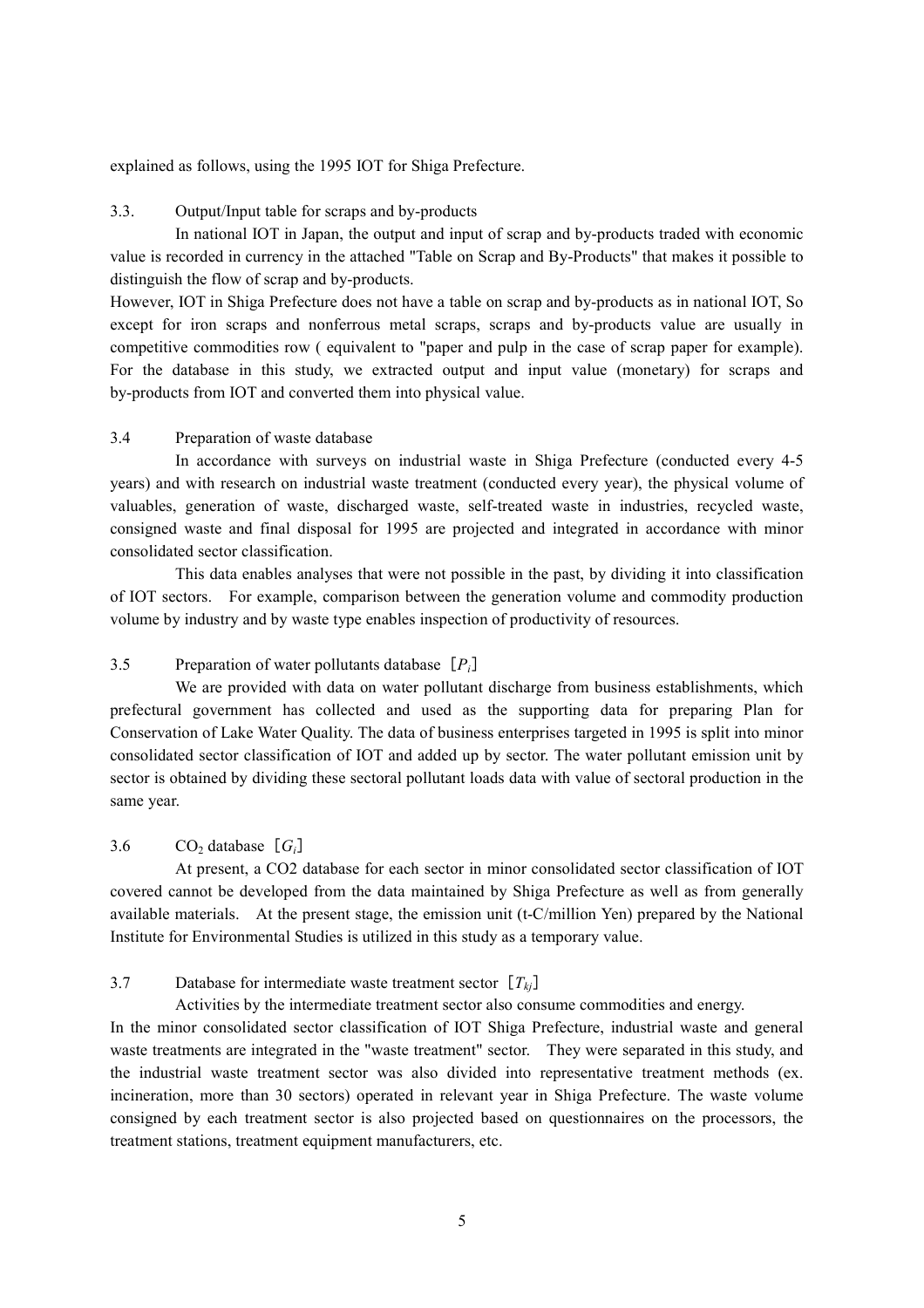#### 4. Change in Industrial Structure and Material Flow

4.1 Change in industrial structure

The industrial structure in Shiga Prefecture has characteristics specific to the secondary sector of industry, especially to the manufacturing industry. Table 1, proportion of regional gross production by economic activity, suggests that although the proportion of manufacturing industry in the total production has been decreasing but still maintains the high proportion, i.e., 40%. Although Shiga Prefecture maintains one of the highest statuses as the inland industrial area in Japan, the structure of manufacturing industry has been changing.

The proportion of electric machinery in the gross production peaked in 1991 (17.8%) then continued to decrease, i.e., 8.8% in 2003. The proportion of other inland-type manufacturing has been decreasing gradually. The proportion of transport machinery has been growing during the last decade, but is still at 4.6%. The proportions for ceramic, stone and clay industry have been decreasing as well. The industrial structure might be changing from the catch-up type or the growth-type that specializes in especially outstanding industries to the mature-type.

What are then qualifications of mature-type industrial structure? In Table 2, the rate of change in value-added production by industries in Shiga Prefecture was compared using the 1995 and 2000 IOT as well as tables with physical volume prepared here. Since extreme economic change did not occurred from 1995 to 2000, this kind of comparison will not be accepted. The industrial sector with increased value added from 1995 to 2000 includes petroleum and coal products (1.45 times, the highest), followed by precision instruments, transportation equipment, general machinery, pulp, paper, wooden products, and then iron and steel. On the other hand, industries with decreased value added include textile products (0.59 times; the lowest), followed by the mining, ceramic, stone and clay products, construction, foods, and then chemical products. The factors that caused increase of added value are obtained in the following equation:

$$
V = \frac{V}{P_M} \cdot \frac{P_M}{P_P} \cdot P_P \quad \dots \tag{3}
$$

 $V$ : value added  $P_M$ : production value  $P_P$ : physical volume of production,

The first term  $P_{\scriptscriptstyle M}$  $V$  represents the value-added per production value. The larger is V, the more

labor-intensive and capital-intensive the production is. It also means that an industry has more potential for the improvement driven by the change in final consumption and capital formation rather than the effect to induce production in other industries, i.e., the characteristics of a mature economy drawn by the final demand are strengthened. The second term  $P_M$  represents the production value for P P

one physical production unit, i.e., price for physical product volume. When this value is high, products with higher value are being produced. This also indicates the characteristics of a mature industry.

Finally, the third term  $P_p$  represents the physical production volume, and its growth means an increase

of the value-added. However, this is not growing in any industries other than precision instruments, transportation instruments and pulp, paper and wooden products, which implies the industries' direction toward dematerialization. Based on the above, it seems that the direction of industrial change in Shiga is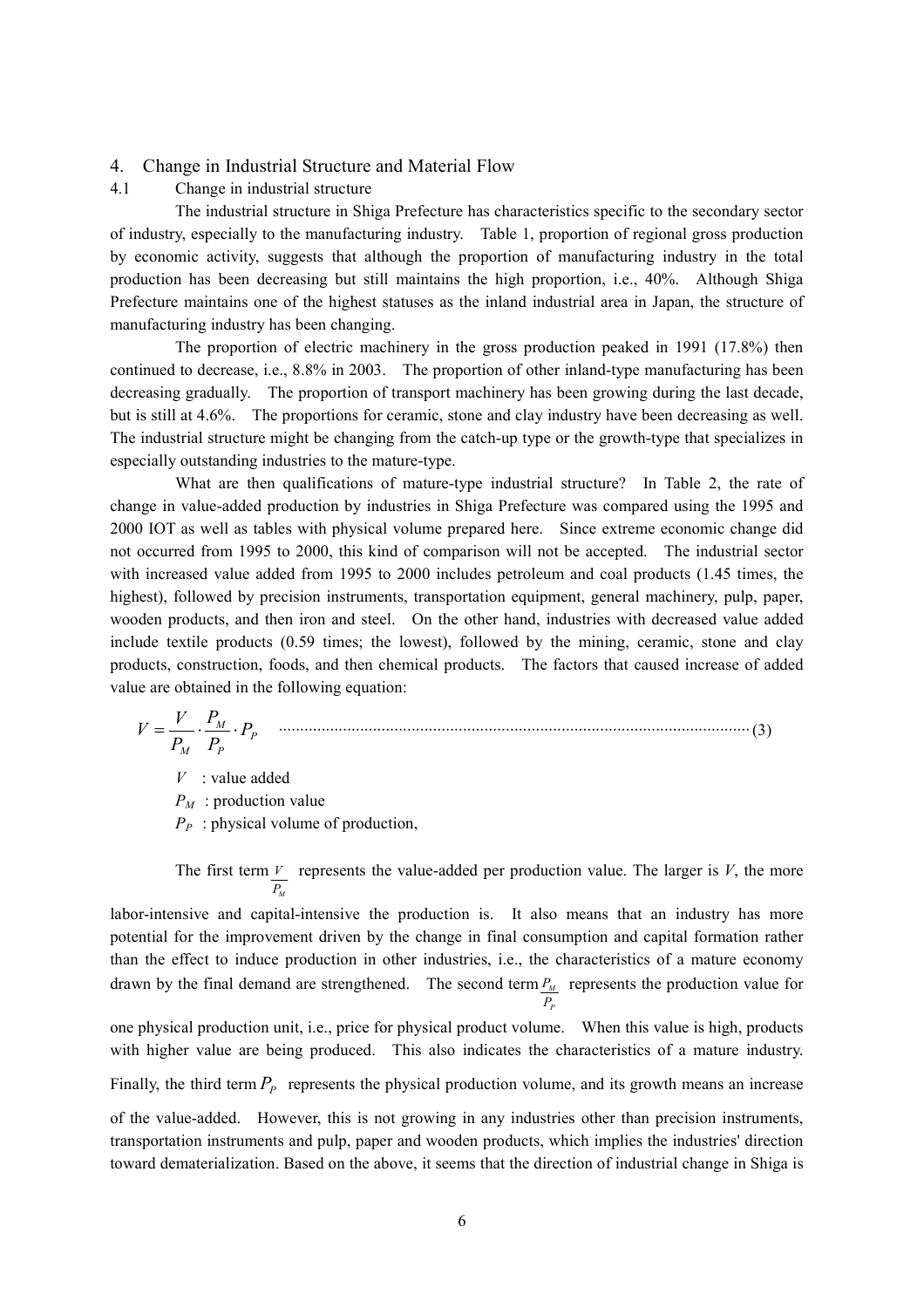moving toward maturization.

#### 4.2 Industrial structure and material flow

Although we prepared IOT for environmental analyses as minor consolidated sector classification (186 sectors, 1995) and intermediate consolidated sector classification (104 sectors; 2000) with the 1995 and 2000 IOT for Shiga Prefecture as basic data, they include massive data and therefore are integrated into the major consolidated sector classifications (32 sectors) for the purpose of easy viewing here. Since the data shown in the major consolidated sector classification is still hard to look at, the overview is illustrated in Figure 3 as regional material flow.

Although the emission amount of carbon dioxide in industries is decreasing, it is probably reflecting the shutdown of one of the major cement plants. In reality, the emission volume is rather increasing in other sectors, reflecting difficulty in reduction of carbon dioxide emissions.

The water pollutant load has also decreased by half during the last five years. In regards to industrial wastes as well as water pollutant load, industries in Shiga Prefecture dramatically reduced environmental loads. This can be considered as structural change, which can also be learned from Figure 3. In regards to emission reduction of carbon dioxide, the way out to more reduction of CO2 has not been found at the present stage.

#### 4.3 Environmental loads in industrial sectors

Using the same method as 4.1, we broke down and investigated the factor to determine the change of the final disposal volume of wastes, the change of water pollutant such as COD and T-N, and the change of the emission volume of carbon dioxide.

First of all, the factor to determine the final disposal volume of wastes was broken down as follows:



Figure 3. Material Flow in Shiga Prefecture in 1995 and 2000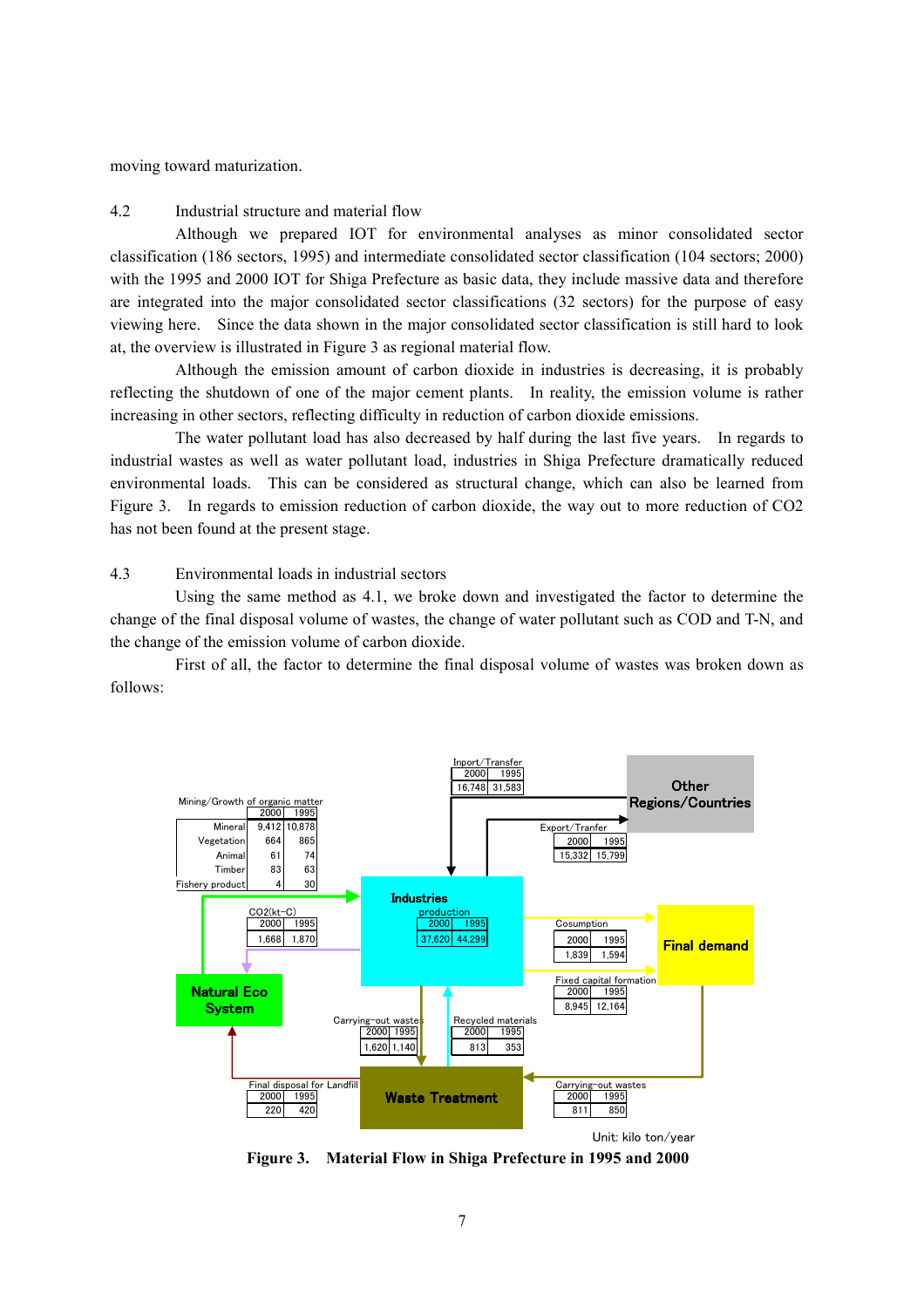$$
D = \frac{D}{W} \cdot \frac{W}{M} \cdot \frac{M}{P} \cdot P \quad \text{(1)} \quad (4)
$$

 $D$ : Volume of final disposal wastes

- $W$ : volume of discharged wastes
- $M$ : volume of input resources and materials
- P : physical production volume

When B represents of water pollutant load (COD or T-N), the factor to determine the burdens of water pollutant can be broken down as follows:

$$
B = \frac{B}{P} \cdot P \tag{5}
$$

Furthermore, the emission volume of carbon dioxide  $G$  is broken down as follows in a similar way:

$$
G = \frac{G}{P} \cdot P \tag{6}
$$

The result is shown in Table 3. The volume of final disposal wastes is determined by the four factors,  $D/W$ ,  $W/M$ ,  $M/P$  and P, The industry with increased production volume does not always increase the final disposal volume of wastes and the opposite can be true for some industries. The influential factors on ⊿D are the second and third terms, i.e., the factor to increase the final disposal waste volume from the discharged waste amount, and a factor to decrease the wastes relative to the input of raw materials. The former is to thoroughly implement waste treatment, and the latter is to use raw materials as effectively as possible in the production process. Industries that are making efforts in both of them can be observed in the group of machinery industry. This indicates that the final disposal waste volume can be reduced regardless of the increase or decrease of production volume.

Secondly in regards to reduction of water pollutant load BOD and T-N, the volume of burden from the industrial sector reduced to half in reality, buy what could this result from? Table 3 shows that the volume of pollutant load per production volume is decreased regardless of the increase or decrease of production volume. It is considered that improvement of production process, establishment of wastewater treatment facility, and the connection of plants to sewer system contributed to such effect. The effect of reduction of pollutant load in the group of machinery industry is significant here as well.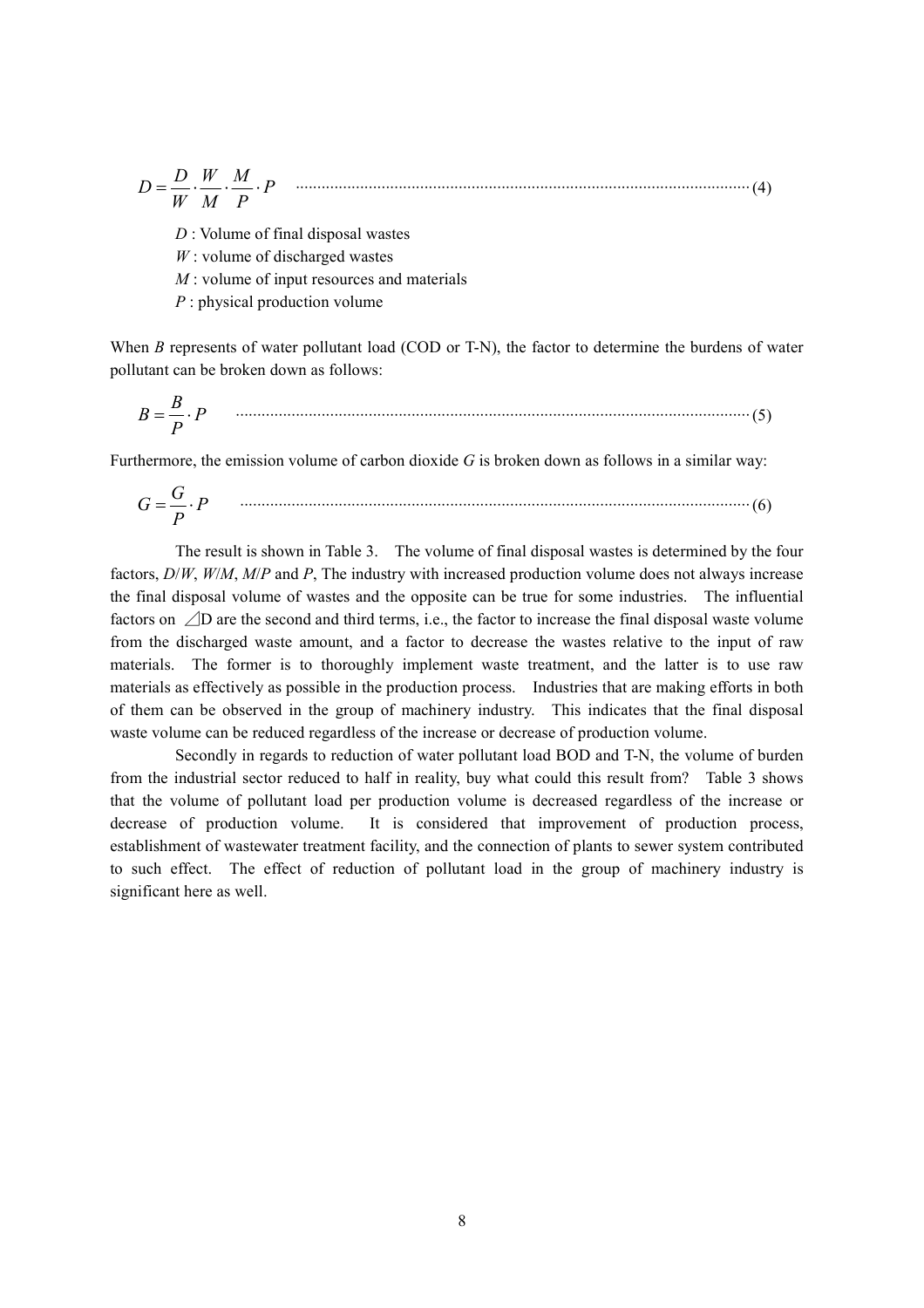| Industries                              | $\Delta$ D | Factor |      |      |      | ⊿в    | Factor |      | ⊿в      | Factor |      | ⊿G   | Factor |      |
|-----------------------------------------|------------|--------|------|------|------|-------|--------|------|---------|--------|------|------|--------|------|
|                                         |            | D/W    | W/M  | M/P  | P    | (BOD) | B/P    | P    | $(T-N)$ | B/P    | P    |      | G/P    | P    |
| Agriculture, forestry and<br>يصمطمئه    | 4.79       | 2.86   | 1.63 | 1.26 | 0.81 |       |        | 0.81 |         |        | 0.81 | 0.79 | 0.98   | 0.81 |
| Mining                                  |            |        |      |      |      | 0.93  | 1.14   |      | 0.59    | 0.73   |      | 0.84 | 1.03   |      |
| Foods                                   | 0.24       | 0.10   | 1.63 | 1.60 | 0.90 | 0.42  | 0.47   | 0.90 | 0.44    | 0.49   | 0.90 | 0.93 | 1.04   | 0.90 |
| Textile products                        | 2.10       | 1.39   | 2.09 | 1.41 | 0.51 | 0.45  | 0.87   | 0.51 | 0.69    | 1.35   | 0.51 | 0.59 | 1.15   | 0.51 |
| Puip, paper and wooden<br>مغمبياه معيم  | 0.63       | 0.56   | 0.77 | 0.97 | 1.48 | 0.89  | 0.60   | 1.48 | 0.66    | 0.45   | 1.48 | 1.09 | 0.74   | 1.48 |
| Chemical products                       | 0.97       | 1.15   | 0.53 | 1.71 | 0.93 | 0.68  | 0.73   | 0.93 | 0.48    | 0.51   | 0.93 | 1.04 | 1.12   | 0.93 |
| Petroleum and coal products             |            |        | 2.14 | 1.02 | 0.87 | 2.96  | 3.42   | 0.87 | 1.94    | 2.23   | 0.87 | 0.78 | 0.90   | 0.87 |
| Ceramic, stone and clay<br>products     | 8.08       | 4.89   | 1.40 | 1.44 | 0.82 | 0.36  | 0.43   | 0.82 | 0.42    | 0.51   | 0.82 | 0.71 | 0.87   | 0.82 |
| Metal products                          | 0.67       | 1.04   | 0.50 | 1.67 | 0.77 | 0.50  | 0.64   | 0.77 | 0.47    | 0.60   | 0.77 | 1.13 | 1.46   | 0.77 |
| General Machinery                       | 0.22       | 0.30   | 0.45 | 1.48 | 1.12 | 0.41  | 0.37   | 1.12 | 0.48    | 0.42   | 1.12 | 1.52 | 1.35   | 1.12 |
| Electrical Machinery                    | 0.85       | 0.86   | 0.55 | 1.76 | 1.02 | 0.80  | 0.79   | 1.02 | 0.75    | 0.74   | 1.02 | 1.62 | 1.59   | 1.02 |
| Transportation equipment                | 0.19       | 0.28   | 0.36 | 1.38 | 1.33 | 0.49  | 0.37   | 1.33 | 0.72    | 0.54   | 1.33 | 1.64 | 1.24   | 1.33 |
| Precision instrument                    | 0.86       | 0.97   | 0.46 | 1.28 | 1.50 | 0.56  | 0.37   | 1.50 | 0.30    | 0.20   | 1.50 | 1.82 | 1.22   | 1.50 |
| Miscellaneous manufacturing<br>products | 1.00       | 1.25   | 0.56 | 1.62 | 0.89 | 0.61  | 0.69   | 0.89 | 0.81    | 0.91   | 0.89 | 1.24 | 1.40   | 0.89 |
| Construction                            | 0.17       | 0.10   | 1.55 | 1.47 | 0.73 |       |        | 0.73 |         |        | 0.73 | 0.87 | 1.18   | 0.73 |

Table 3. Factorization analysis on rate of change in environmental load 1995-2000 (physical basis) 32-sector classification

The blank columns are due to the lack or absence of data

Finally, the group of machinery industry rather increased the carbon dioxide emission  $\angle$ G, while other industrial groups decreased it. In regards to industries that contributed to decrease, reduction of their industrial size, i.e., results from production volume reduction, led to reduction of carbon dioxide emission, which does not seem to be the results of efforts in production process. In the group of machinery industry, both the production volume and the emission of carbon dioxide per production volume increased, and improvement has not been observed at least from the tendency from 1995 to 2000. Despite the fact that machinery industries largely contribute to the reduction of final disposal volume of industrial wastes and emission of water pollutant load, it seems it is not easy to reduce carbon dioxide emission in industrial sectors.

Factor analyses were conducted in regards to CO2 emission, final disposal of industrial wastes and COD in the same way as the intermediate consolidated sector classification (93 sectors in 1995, 104 sectors in 2000). The results were indicated in Table 4.

It should be noticed here that the industrial sectors are lined up in the order that has the higher reduction rate of CO2 emission volume from 1995 to 2000. CO2 emission is factorized here as follows:

$$
G = \frac{G}{M_{\text{aux}}} \cdot \frac{M_{\text{aux}}}{P} \cdot P \quad \dots \tag{7}
$$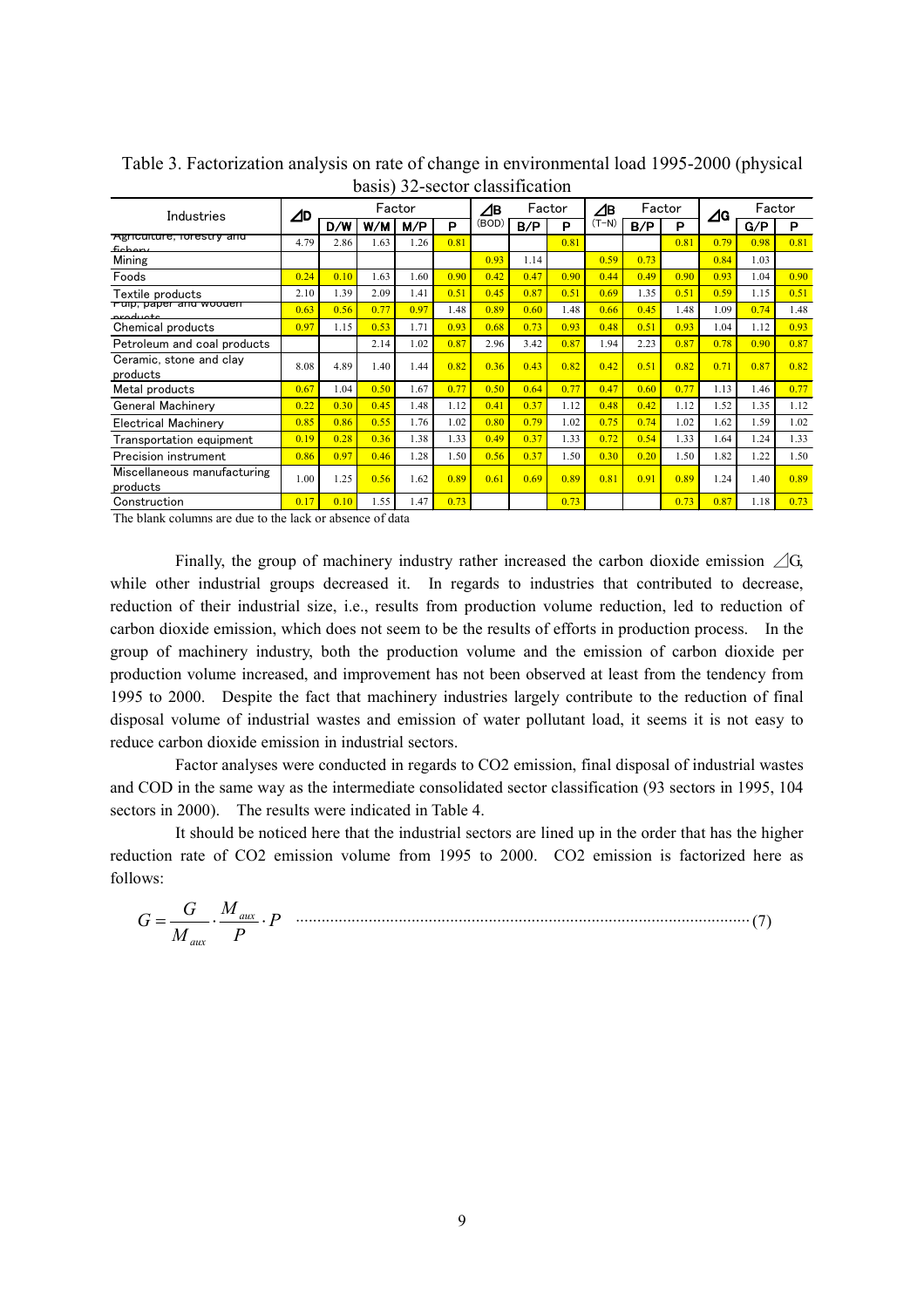|                                                                                | ⊿G<br>Factor |               |              |              |        | Factor |              |              |              | Factor       |              |              |
|--------------------------------------------------------------------------------|--------------|---------------|--------------|--------------|--------|--------|--------------|--------------|--------------|--------------|--------------|--------------|
| Categories of industries                                                       |              | G/Maux Maux/P |              | P            | ⊿D     | D/W    | W/M          | M/P          | P            | ⊿в<br>COD    | B/P          | P            |
| Other transportation equipment and<br>61<br>repair of transportation equipment | 0.03         | 9.16          | 0.34         | 0.01         |        |        | 2.22         | 1.01         | 0.01         |              | 64.27        | 0.01         |
| Wearing apparel and other textile<br>15<br>products                            | 0.30         | 0.80          | 1.27         | 0.29         | 1.02   | 1.26   | 2.20         | 1.27         | 0.29         | 0.15         | 0.52         | 0.29         |
| 40 Cast and forged steel products                                              | 0.52         | 0.31          | 2.23         | 0.76         | 0.93   | 0.66   | 1.56         | 1.19         | 0.76         | 1.59         | 2.08         | 0.76         |
| 35 Cement and cement products                                                  | 0.58         | 1.21          | 0.62         | 0.76         | 2.14   | 0.96   | 2.89         | 1.01         | 0.76         | 0.40         | 0.52         | 0.76         |
| 14 Textile products                                                            | 0.61         | 0.94          | 1.17         | 0.56         | 2.33   | 1.38   | 2.71         | 1.12         | 0.56         | 0.46         | 0.82         | 0.56         |
| 25 Synthetic resins                                                            | 0.64         | 0.71          | 1.72         | 0.52         | 250.56 | 290.99 | 1.58         | 1.05         | 0.52         | 0.17         | 0.33         | 0.52         |
| <b>Beverage</b><br>11                                                          | 0.71         | 0.70          | 1.12         | 0.90         | 2.83   | 0.53   | 3.42         | 1.73         | 0.90         | 0.37         | 0.41         | 0.90         |
| 34 Glass and glass products                                                    | 0.73         | 0.99          | 0.77         | 0.96         | 0.33   | 0.28   | 1.23         | 0.99         | 0.96         | 0.32         | 0.33         | 0.96         |
| Furniture and fixtures<br>17                                                   | 0.82         | 0.90          | 1.12         | 0.81         | 1.27   | 1.82   | 0.80         | 1.08         | 0.81         | 0.79         | 0.96         | 0.81         |
| 64 Buiding construction                                                        | 0.86         | 0.39          | 2.34         | 0.93         | 0.17   | 0.10   | 1.86         | 0.99         | 0.93         | 0.00         | 0.00         | 0.93         |
| Metal products for construction and<br>44<br>architecture                      | 0.94         | 0.77          | 1.48         | 0.82         | 0.64   | 1.14   | 0.67         | 1.02         | 0.82         | 0.48         | 0.59         | 0.82         |
| Uther ceramic, stone and clay<br>37                                            | 1.00         | 1.16          | 1.29         | 0.67         | 140.07 | 125.23 | 1.35         | 1.23         | 0.67         | 0.36         | 0.54         | 0.67         |
| Electronic computing equipment and<br>51<br>accessory equipment                | 1.01         | 1.07          | 0.36         | 2.64         |        |        | 0.61         | 0.48         | 2.64         | 3.37         | 1.28         | 2.64         |
| 56 Heavy electrical equipment                                                  | 1.02         | 1.29          | 1.24         | 0.64         | 0.12   | 0.05   | 3.47         | 1.00         | 0.64         | 0.53         | 0.83         | 0.64         |
| 22 Basic inorganic chemical products                                           | 1.03         | 1.00          | 0.81         | 1.28         | 0.00   | 0.00   | 0.14         | 2.03         | 1.28         | 0.67         | 0.53         | 1.28         |
| 42 Non-ferrous metals                                                          | 1.05         | 1.21          | 1.19         | 0.73         | 7.80   | 5.30   | 1.80         | 1.12         | 0.73         | 0.33         | 0.45         | 0.73         |
| 26 Synthetic fibers                                                            | 1.07         | 0.57          | 1.11         | 1.70         | 0.00   | 0.00   | 0.46         | 0.88         | 1.70         | 0.35         | 0.21         | 1.70         |
| 19 Paper products                                                              | 1.07         | 0.82          | 1.25         | 1.05         | 0.70   | 0.54   | 1.20         | 1.03         | 1.05         | 0.16         | 0.15         | 1.05         |
| 32 Rubber products                                                             | 1.11         | 1.08          | 0.82         | 1.25         | 0.64   | 0.87   | 0.61         | 0.96         | 1.25         | 0.27         | 0.22         | 1.25         |
| 16 Timber and wooden products                                                  | 1.11         | 1.55          | 0.68         | 1.05         | 0.80   | 0.73   | 1.04         | 1.01         | 1.05         | 0.99         | 0.94         | 1.05         |
| Puip, paper, paperboard, building<br>18                                        | 1.14         | 5.62          | 0.17         | 1.16         | 0.45   | 0.49   | 0.81         | 0.98         | 1.16         | 0.94         | 0.82         | 1.16         |
| Household electronic and electric<br>50<br>appliances                          | 1.19         | 1.17          | 1.39         | 0.73         | 0.55   | 1.22   | 0.65         | 0.95         | 0.73         | 0.85         | 1.17         | 0.73         |
| 28 Final chemical products, n.e.c.                                             | 1.25         | 1.46          | 1.06         | 0.80         | 0.12   | 0.12   | 1.26         | 0.97         | 0.80         | 0.82         | 1.03         | 0.80         |
| 43 Non-ferrous metal products                                                  | 1.26         | 1.14          | 1.44         | 0.77         | 5.62   | 8.60   | 0.86         | 0.99         | 0.77         | 0.60         | 0.78         | 0.77         |
| 10 Foods                                                                       | 1.26         | 1.13          | 1.32         | 0.84         | 0.24   | 0.20   | 1.65         | 0.87         | 0.84         | 0.46         | 0.54         | 0.84         |
| 48 Other general machines                                                      | 1.27         | 1.19          | 1.07         | 1.00         | 0.13   | 0.11   | 1.29         | 0.98         | 1.00         | 0.76         | 0.76         | 1.00         |
| 47 Special industrial machinery                                                | 1.28         | 1.30          | 1.14         | 0.86         | 0.21   | 0.42   | 0.62         | 0.93         | 0.86         | 0.84         | 0.98         | 0.86         |
| 31<br>Plastic products                                                         | 1.31         | 1.80          | 0.88         | 0.83         | 2.55   | 3.17   | 1.01         | 0.97         | 0.83         | 0.65         | 0.78         | 0.83         |
| 20 Publishing, printing                                                        | 1.33         | 1.50          | 1.11         | 0.80         | 0.89   | 1.04   | 1.03         | 1.03         | 0.80         | 0.77         | 0.96         | 0.80         |
| 45 Other metal products                                                        | 1.34         | 1.49          | 1.26         | 0.71         | 0.86   | 1.20   | 1.05         | 0.96         | 0.71         | 0.50         | 0.70         | 0.71         |
| 60 Ships and repair of ships                                                   | 1.38         | 1.05          | 1.02         | 1.29         | 0.00   | 0.00   | 0.72         | 0.88         | 1.29         | 2.50         | 1.94         | 1.29         |
| 29<br>Petroleum refinery products                                              | 1.42         | 0.05          | 18.13        | 1.44         | 0.00   | 0.00   | 0.74         | 1.54         | 1.44         | 5.09         | 3.54         | 1.44         |
| 55 Electronic components                                                       | 1.49         | 1.26          | 0.46         | 2.58         | 0.69   | 0.59   | 0.73         | 0.63         | 2.58         | 0.66         | 0.26         | 2.58         |
| Medicaments<br>27                                                              | 1.61         | 1.38          | 1.05         | 1.11         | 0.50   | 0.36   | 1.21         | 1.02         | 1.11         | 0.53         | 0.48         | 1.11         |
| 24<br>Organic chemical products<br>Applied electronic equipment and<br>53      | 1.66<br>1.74 | 0.96<br>1.46  | 1.42<br>0.86 | 1.22<br>1.37 | 0.00   | 0.00   | 0.58<br>0.92 | 0.96<br>1.05 | 1.22<br>1.37 | 0.38<br>0.00 | 0.31<br>0.00 | 1.22<br>1.37 |
| electric measuring instruments                                                 |              |               |              |              |        |        |              |              |              |              |              |              |
| 36 Pottery, china and earthenware                                              | 1.74         | 1.15          | 0.81         | 1.87         | 3.13   | 2.38   | 0.70         | 1.00         | 1.87         | 0.35         | 0.19         | 1.87         |
| 59 Other cars                                                                  | 1.78         | 1.95          | 0.68         | 1.34         | 0.24   | 2.17   | 0.10         | 0.84         | 1.34         | 0.32         | 0.24         | 1.34         |
| 62 Precision instruments                                                       | 1.82         | 1.57          | 0.77         | 1.50         | 0.86   | 0.97   | 0.68         | 0.88         | 1.50         | 0.56         | 0.37         | 1.50         |
| 46 General industrial machinery<br>57 Other electrical equipment               | 1.94         | 1.26          | 1.05         | 1.46         | 0.55   | 0.73   | 0.51         | 1.00         | 1.46         | 0.28         | 0.19         | 1.46         |
| 49 Machinery for office and service                                            | 1.95         | 1.44          | 1.40         | 0.97         | 3.77   | 3.77   | 1.08         | 0.96         | 0.97         | 0.38         | 0.39         | 0.97         |
| industry                                                                       | 2.26         | 1.39          | 0.75         | 2.16         | 0.00   | 0.00   | 0.43         | 1.01         | 2.16         | 0.06         | 0.03         | 2.16         |
| 12 Feeds and organic fertilizer, n.e.c.                                        | 2.95         | 0.48          | 2.59         | 2.38         |        |        | 0.94         | 1.18         | 2.38         | 0.60         | 0.25         | 2.38         |
| 54 Semiconductor devices and<br>integrated circuits                            | 3.45         | 0.99          | 0.97         | 3.59         | 1.08   | 0.73   | 0.48         | 0.87         | 3.59         | 0.74         | 0.21         | 3.59         |
| 52 Communication equipment                                                     | 3.49         | 1.37          | 1.41         | 1.81         | 10.67  | 3.13   | 1.73         | 1.09         | 1.81         |              |              | 1.81         |
| 58 Passenger motor cars                                                        | 3.51         | 2.74          | 0.36         | 3.54         | 0.00   | 0.00   | 0.94         | 1.04         | 3.54         | 0.54         | 0.15         | 3.54         |

## Table 4. Factorization analysis on rate of change in environmental load 1995-2000 (physical basis)

\*The categories of industries are assorted in line with intermediate consolidated classification in IOT

\*The blank columns are due to the lack or absence of data

 $M_{\text{aux}}$ , newly introduced here, and they include raw materials consumed in the production process among

intermediate material input in the industry and most of them belong to fuel for energy sources in most industries, while there are raw materials that will be embodied in products. The first term therefore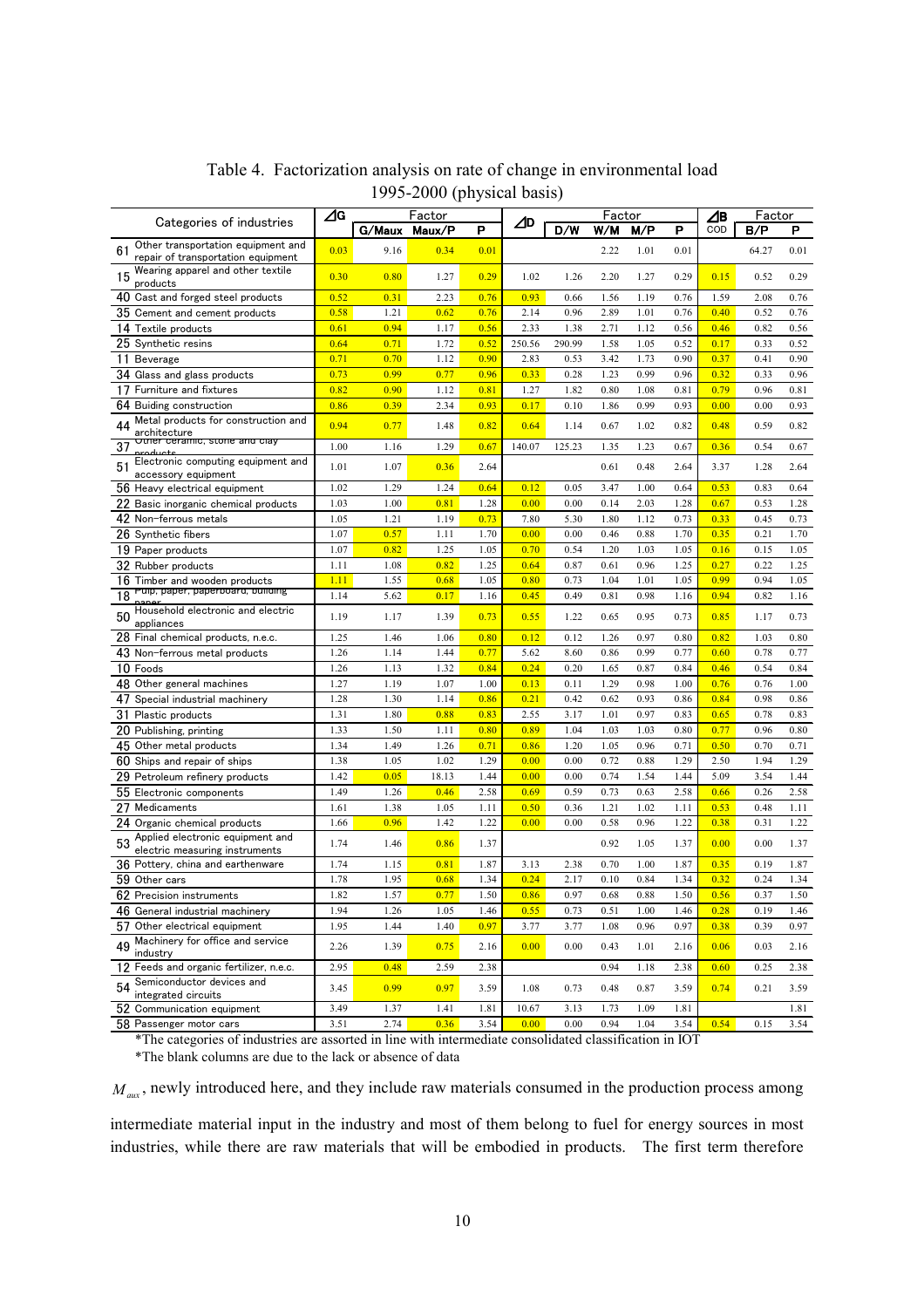represents the emission unit of CO2 from fuel input used in the production process, and the second term represents use efficiency of fuel materials. Sector group with codes 61 to 44 that decreased the CO2 emission decreased the production volume on one hand, at the same time, improvement is observed in both the first term and the second term. In the second group (codes 37 to 18), the CO2 emission slightly increased but improvement is observed in either the first term or the second term. In regards to the third group (codes 50 to 45), although the production decreased, the first and second terms worsened and the emission increased by 20% to 30%. In the fourth group (code 29 to 58), the first and second terms improved; however the emission is far from reduction but increased to a significant extent, due to increase of production. They mainly include machinery industry, electronic industry and chemical industry, many of which make efforts to enhance use efficiency of auxiliary materials and fuel, and it is necessary for them to make further efforts.

## 5. Conclusion

We presented framework of material flow database for Shiga Prefecture and explained the procedure of the development of database. The main feature of this database is that the physical production data of industrial sector is estimated by accumulating regional production and business statistics and that sector aggregation of basic database is more intimate than the other similar studies.

The comparative analysis on eco-efficiency in manufacturing industries, it was found that high value-added economy and increase in production was realized in 1995-2000. Decomposition analyses are conducted regarding the interaction of production, material input and environmental loads. The key findings in this paper are that: a) the dematerialization and maturing of local economy had been proceeding. b) Machinery industry cluster enhanced material use in production and reduced final disposal waste and emission of environmental loads. c) Reduction of CO2 in manufacturing industries was not made. d) PIOT in this paper is useful for the analyses of industrial ecology in the most detailed sector aggregation.

As the future tasks, we are recollecting and refining production data and environmental loads data for future scenario analyses, which are expected to contribute the plan or policy of sustainable production and consumption in this region. The future scenarios will be needed to consist of possible technology changes of production in the future such as improvement of material use efficiency, environmental loads emission, substitution of input materials etc.

Some parts of database, CO<sub>2</sub> emission and input-output data of municipal solid waste treatment, which are tentative in this paper, should be finished.

### Reference

Ministry of Public Management, Home Affairs, Posts and Telecommunications Japan (2004), 2000 Input-output Table Explanatory Reports.

Shinichiro Nakamura (2000), Industrial Input-output Analyses for Waste Treatment and Recycling, Japan Society of Waste Management Experts paper, Vol.11, No.2, pp.84-93.

Yuichi Moriguchi (2005), Systematic Understanding of Material Flow Surrounding Human Activities and the Environment (in Japanese), Environmental Science, Vol.18, No.4, pp.411-418.

T. Wiedman, J. Minx, J. Barrett, M. Wackenagel (2006), Allocating ecological footprints to final consumption categories with input-output analysis, Ecological Economics Vol.56, pp28-48.

Shinichiro Nakamura, Yasuhiro Kondo (2002), Input-Output Analysis of Waste Management,